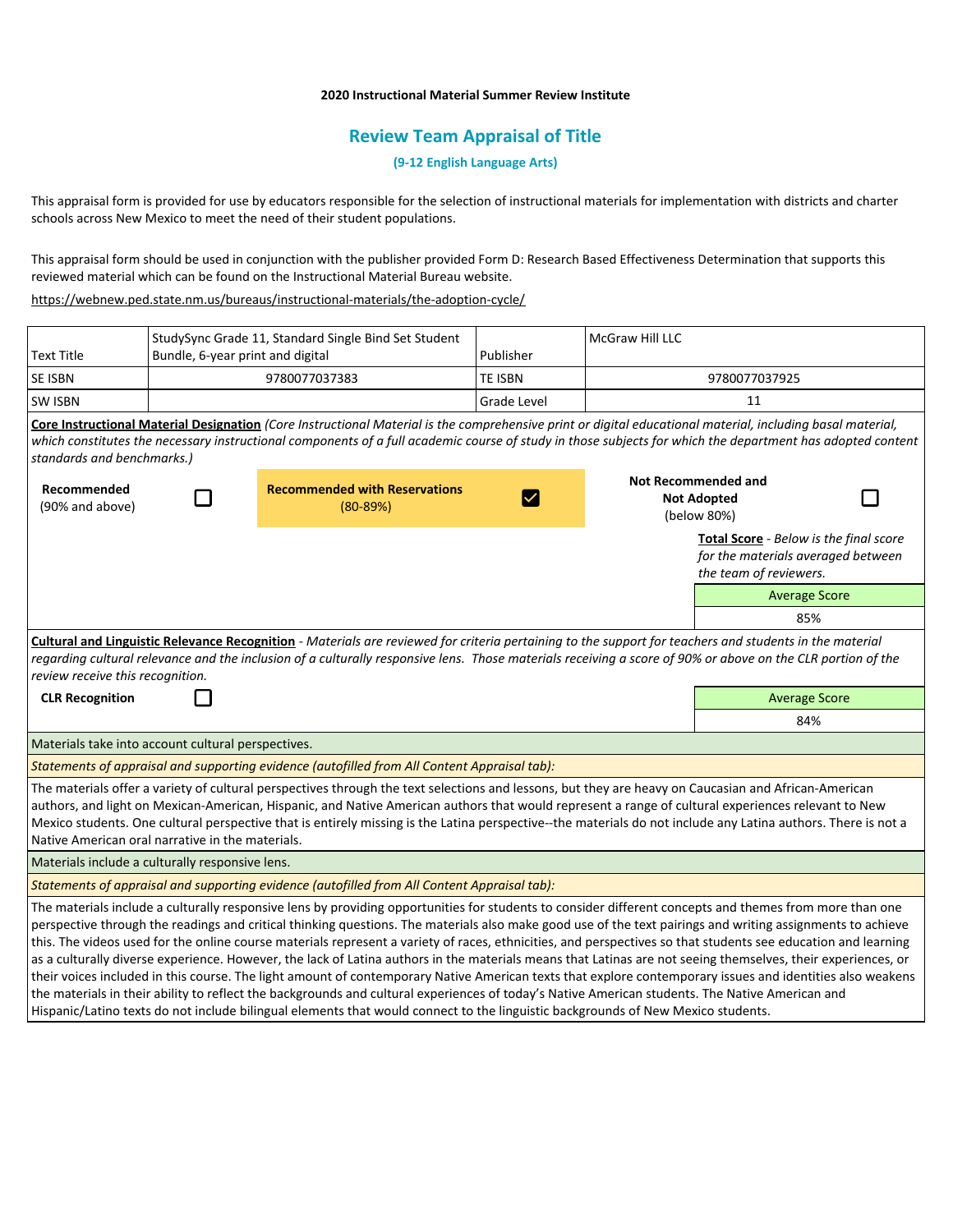**Standards Review** *- Materials are reviewed for alignment with the state adopted content standards, benchmarks and performance standards.*

Average Score 82%

Materials align with grade level standards overall.

*Statements of appraisal and supporting evidence:* 

Materials align with grade level standards. This is evidenced by Unit Overviews, Scope and Sequence, and Thematic or Novel Pacing Guides that are offered at the beginning of each unit. The technology platform also offers additional pacing guides with the specific standards listed that are covered in each unit.

Materials align to reading standards.

*Statements of appraisal and supporting evidence:* 

Materials align with the reading standards. This is demonstrated by the various tasks students complete in the independent read, close read, and annotation lessons.

Materials align to writing standards.

*Statements of appraisal and supporting evidence:* 

Materials align with the writing standards. This is evidenced by a variety of short and extended writing assignments across genres, disciplines, and purposes.

Materials align to speaking and listening standards.

*Statements of appraisal and supporting evidence:* 

Materials sometimes align with the speaking and listening standards. This is evidenced by lessons in which students are taught about criteria from the speaking and listening standards but are not always given the opportunity to apply them.

Materials align to language standards.

*Statements of appraisal and supporting evidence:* 

Materials align to the language standards. This is evidenced in the active vocabulary tasks, the language review checklists, and the grammar practices and applications that are part of the extended writing assignments.

Materials align to New Mexico content standards for ELA.

*Statements of appraisal and supporting evidence:* 

Materials align with the New Mexico content standards. This is evidenced by the scope and sequence and pacing guides for each unit.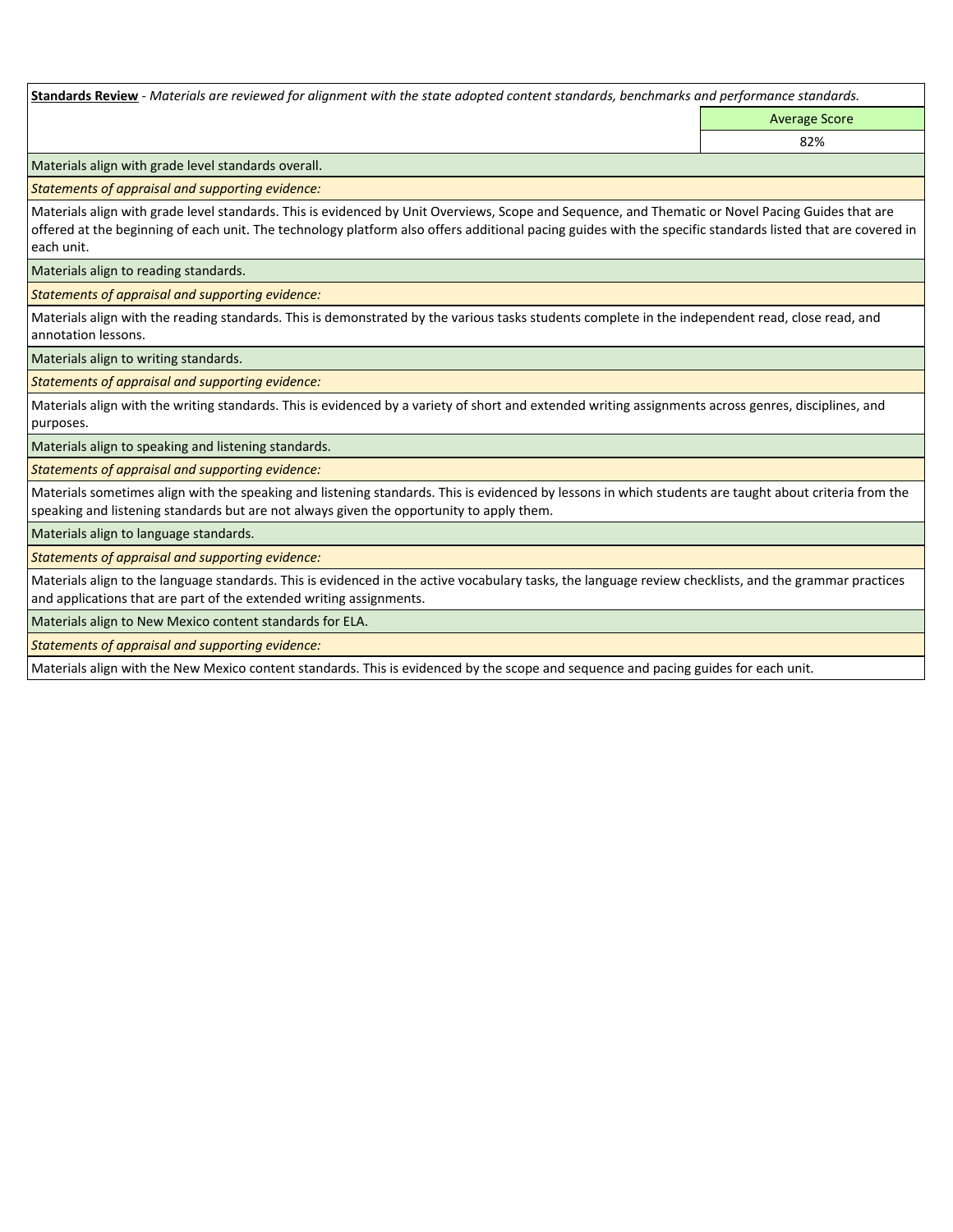**ELA Content Review** *- Materials are reviewed for relevant criteria pertaining to the support for teachers and students in the specific content area reviewed.*

Average Score

94%

Materials provide a selection and range of high-quality texts worthy of students' time and attention, exhibiting exceptional craft and thought and/or providing useful information.

*Statements of appraisal and supporting evidence:* 

Materials provide a large selection and variety of genres of high-quality texts which exhibit exceptional craft. This is evidenced in the unit overviews, thematic pacing guides, and the novel study units.

Questions in the materials are high-quality text-dependent and text-specific questions. The overwhelming majority of these questions are text-specific and draw student attention to the particulars in the text.

*Statements of appraisal and supporting evidence:* 

Questions in the materials are high-quality, text-dependent and specific questions. This is evidenced by the Think Questions in the SE, the Skills Focus in the SE, and the Text Talks in the TE. The Writing Prompts and the Collaborative Conversations also demonstrate high-quality text-dependent and specific questions.

Materials provide scaffolding and supports to enable students' learning of English language arts.

*Statements of appraisal and supporting evidence:* 

Materials provide scaffolding to support students' learning of English Language Arts. This is evidenced in the interactive tools provided in the technology platform that meet the needs of all students. The TE provides Speaking Frames to scaffold conversation and writing skills. The TE section of the technology piece has a Differentiation tab with multiple strategies.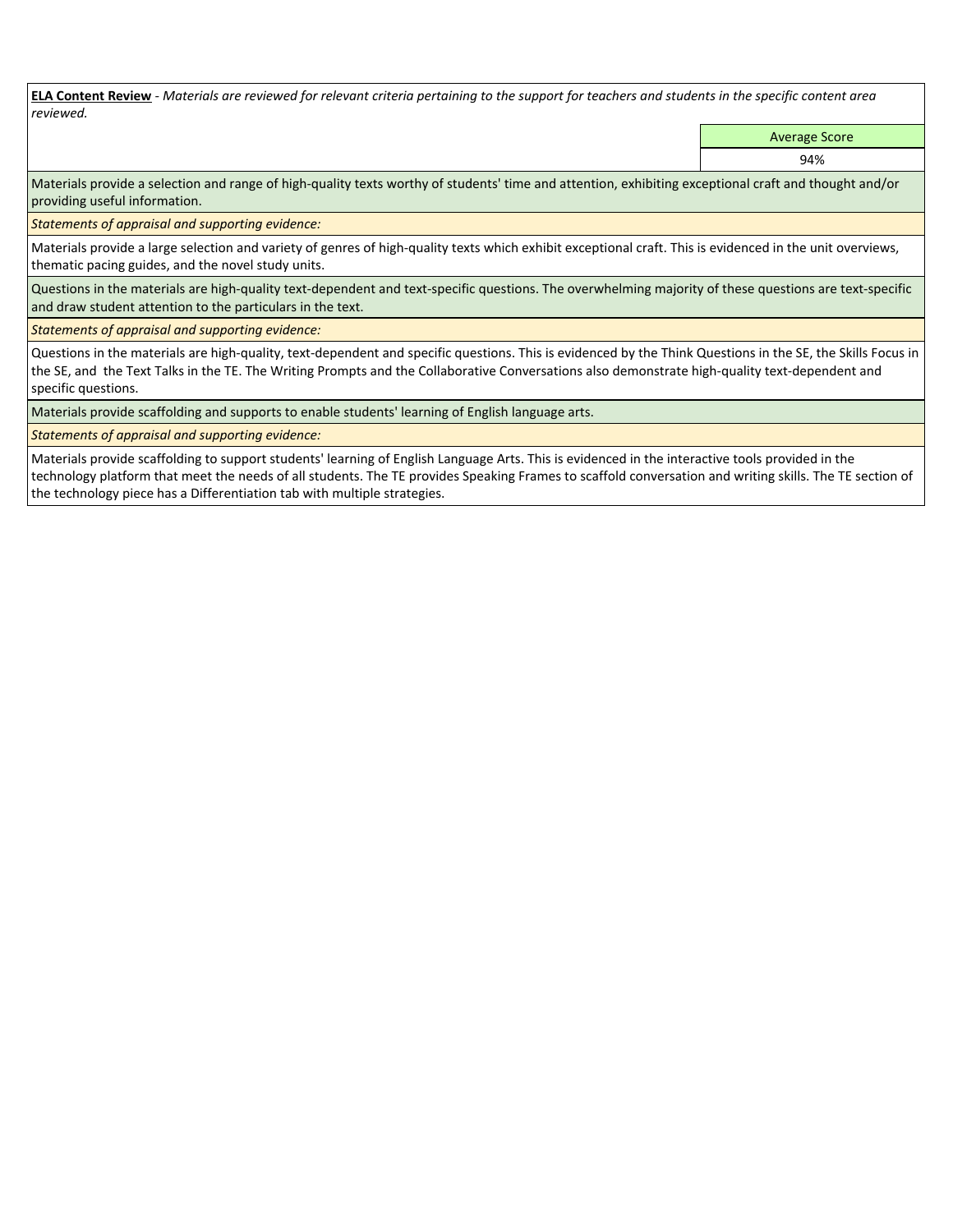**All Content Review** *- Materials are reviewed for relevant criteria pertaining to the support for teachers and students in the material regarding the progression of the standards, lesson structure, pacing, assessment, individual learners and cultural relevance.*

Average Score

91%

Materials are coherent and consistent with the high school standards that all students should study in order to be college and career ready.

*Statements of appraisal and supporting evidence:*

Materials are coherent and consistent with the high school standards that all students should study in order to be college and career ready. This is evidenced in the variety of texts, the unit overviews, and scope and sequence that lists the standards that are taught and applied. This is also evidenced by the variety of writing tasks that students complete.

Materials are well designed and take into account effective lesson structure and pacing.

*Statements of appraisal and supporting evidence:*

Materials are well designed and take into account effective lesson structure and pacing. This is evidenced in the pacing guides, the thematic units with paired readings and in the TE, SE workbook, and technology platform. The sequence of instruction is consistent. The lessons are designed to build skills and spiral throughout the curriculum.

Materials support teacher planning, learning, and understanding of the standards.

*Statements of appraisal and supporting evidence:*

Materials support teacher planning, learning, and understanding of the standards. This is evidenced in the scope and sequence, unit overviews, and the teacher guide tab on the technology platform. The language of the standards is included in the student lessons as part of instruction.

Materials offer teachers resources and tools to collect ongoing data about student progress on the standards.

*Statements of appraisal and supporting evidence:*

Materials offer teachers tools to collect data about student progress with progress monitoring as students go through the course. There are unit assessment reports on student achievement.

Materials support effective use of technology to enhance student learning. Digital materials are accessible and available in multiple platforms.

*Statements of appraisal and supporting evidence:*

Materials support use of technology to enhance student learning through the technology platform. The use of technology can be seen in the "Beyond the Book" and "Your Turn" activities, student-centered videos to demonstrate skills, and videos to introduce texts.

Materials can be easily customized for individual learners.

*Statements of appraisal and supporting evidence:* 

Materials can be easily customized in the scaffolding and differentiation modifications offered in the TE and technology platform.

Materials give all students extensive opportunities and support to explore key concepts.

*Statements of appraisal and supporting evidence:*

Materials give all students extensive opportunities to explore key concepts in the "Beyond the Book" activities and the extended writing projects. The connection of the think questions and the skills focus questions supports the exploration of key concepts through critical thinking.

Materials take into account cultural perspectives.

*Statements of appraisal and supporting evidence:*

The materials offer a variety of cultural perspectives through the text selections and lessons, but they are heavy on Caucasian and African-American authors, and light on Mexican-American, Hispanic, and Native American authors that would represent a range of cultural experiences relevant to New Mexico students. One cultural perspective that is entirely missing is the Latina perspective--the materials do not include any Latina authors. There is not a Native American oral narrative in the materials.

Materials include a culturally responsive lens.

*Statements of appraisal and supporting evidence:*

The materials include a culturally responsive lens by providing opportunities for students to consider different concepts and themes from more than one perspective through the readings and critical thinking questions. The materials also make good use of the text pairings and writing assignments to achieve this. The videos used for the online course materials represent a variety of races, ethnicities, and perspectives so that students see education and learning as a culturally diverse experience. However, the lack of Latina authors in the materials means that Latinas are not seeing themselves, their experiences, or their voices included in this course. The light amount of contemporary Native American texts that explore contemporary issues and identities also weakens the materials in their ability to reflect the backgrounds and cultural experiences of today's Native American students. The Native American and Hispanic/Latino texts do not include bilingual elements that would connect to the linguistic backgrounds of New Mexico students.